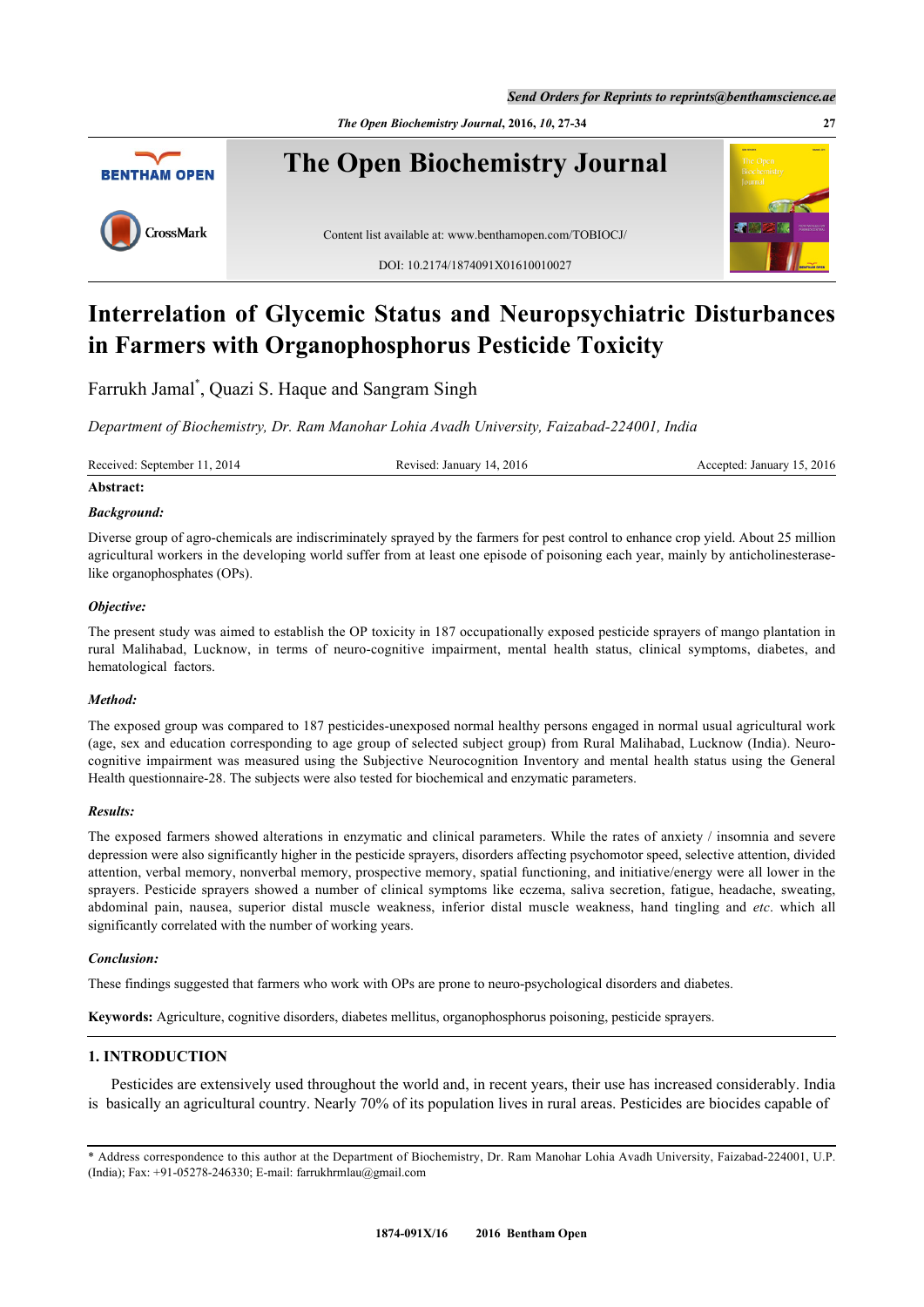killing all forms of life. The primary occupation of rural population is agriculture. A diverse group of agro-chemicals are indiscriminately sprayed by the farmers for the pest control to save the crop. These agro-chemicals are popularly known as pesticides which have been broadly classified into organo-phosphorus, organo-chlorine, carbamates and pyrethroids. The most commonly sprayed pesticides are organo-phosphorus (OP) insecticides which are very powerful neurotoxins resulting in neurotoxicity on acute or chronic exposure [[1](#page-5-0)]. India is the largest manufacturer of basic pesticides in Asia and ranks 12<sup>th</sup> globally. Insecticides account for 75% of India's total pesticide consumption, followed by fungicides (at 12%) and herbicides (at 10%) [[2\]](#page-5-1). A WHO task group has lately estimated that the number of pesticide poisoning may soar to three million cases and result in more than 250,000 deaths [[3\]](#page-5-2). However, the problem is more complicated according to a recent survey in Asia, indicating that as many as 25 million farmhands suffer episodic poisoning every year [[4](#page-5-3)]. Anticholinesterase (AChE) compounds, organophosphates and carbamates (CMs) are for the most part used in farming, as well as in human and veterinary medicine. These compounds can affect mammalian systems by inhibiting acetylcholinesterase at the synapses and muscular junctions, which may result in hypercholinergic preponderance. Apparently, the mechanisms causing brain, muscle or other organ damage by OPs are mostly related to a change in oxidant-antioxidant balance, which in turn results in free radical-mediated injury, as supported by many studies [\[5](#page-5-4) - [10](#page-5-5)]. Careless use of pesticides like OPs may cause diverse health complications by upsetting the nervous, endocrine, reproductive, and immune systems [\[11,](#page-5-6) [12](#page-5-7)]. In both types of diabetes, long-term increase in glucose starts complications in target organs. As the production of reactive oxygen species (ROS) and reactive nitrogen species (RNS) rises, so does oxidative stress [[13\]](#page-5-8). This, possibly together with the rise of fatty acid, favours the adverse effects of high glucose.

Type 2 diabetes is more complex than Type 1 and has two known mechanisms. One is insulin resistance, in which insulin is less active on peripheral tissues, and the other one is insulin deficiency, in which pancreatic beta cells cannot release insulin properly. Genes and environment are responsible for these malfunctions [\[13](#page-5-8)]. It is estimated that the number of people who suffer from type 2 diabetes will rise from 171 million in 2000 to 366 million in 2030 [[13\]](#page-5-8). Many studies corroborate that OP exposure might contribute to type 2 diabetes [[14](#page-5-9), [15](#page-5-10)]. Although the overall evidence of neurological and neurobehavioral effects of long-term OP exposure are thought to be small, it is not that difficult to find some [\[16](#page-6-0), [17\]](#page-6-1). Environmental agents which have neuro-toxic effects may cause a wide variety of problems, including mental retardation and disability as well as subtle changes in performance, which are mainly related to exposure time and the amount of the chemical agent[[18\]](#page-6-2). These indicate that a correlation exists between exposure to OP and mitochondrial toxicity, especially in the central nervous system [[19](#page-6-3)[, 20](#page-6-4)]. OPs are known to inhibit acetyl cholinesterase (AChE), but they can also act through non-cholinergic pathways such as acylpeptide hydrolase [\[21](#page-6-5), [22](#page-6-6)].

Acylpeptide hydrolase is more sensitive to dichlorvos than AChE, the parent compound of metrifonate, a therapeutic agent used in the treatment of cognitive impairment and Alzheimer's disease. However, little is known about the direct action of acylpeptide hydrolase on cognitive processes and the physiological and molecular effect of OPs [[22](#page-6-6)]. Moreover, OPs can inhibit neuropathy target esterase (NTE) to cause paralysis of lower-limbs and a distal injury to long nerve axons [\[23](#page-6-7)]. Main neuro-toxic effects in humans caused by OPs include the cholinergic syndrome, the intermediate syndrome, delayed polyneuropathy, and chronic neuropsychiatric disorder [\[17,](#page-6-1) [24](#page-6-8)]. Acute health effects are very well known, but the long-term effects of chronic low-level exposure are still to be evaluated [[12](#page-5-7)[, 13](#page-5-8), [25](#page-6-9), [26\]](#page-6-10). The aim of the present study is to determine neuro-cognitive impairment, mental health status, clinical symptoms, diabetes incidence, and haematological disorders in sprayers occupationally exposed to OP pesticides in rural Malihabad, Lucknow India.

## **2. MATERIALS AND METHODS**

This comparative cross-sectional study included 374 subjects, 252 men and 122 women. All gave informed consent before enrolment, and the study protocol was approved by the Institutional Review Board. A summary of demographic data on workers and control subjects is shown in Table **[1](#page-2-0)**. The first group included 187 (16 to 80-year-old) pesticide sprayers in mango plantation of Malihabad, Lucknow (India). Control subjects consisted of 187 age-matching workers from the same village who were not engaged in any agricultural work and had no history of job related exposure to OP pesticides. Information on working history, socioeconomic status (salary, education), and lifestyle (smoking, alcohol consumption, drug use, vitamin or antioxidant supplementation, and dietary habits) were obtained at an interview with expert examiner. Neuro-cognitive impairment was measured using the Subjective Neuro-cognition Inventory and mental health status was evaluated using the General Health Questionnaire [[18](#page-6-2)] as described elsewhere [[27](#page-6-11)[, 28\]](#page-6-12). All subjects underwent a thorough clinical examination for any signs or symptoms of chronic illnesses. Subjects with chronic illnesses or receiving drug or radiation therapy, consuming alcohol, drugs of abuse, or antioxidant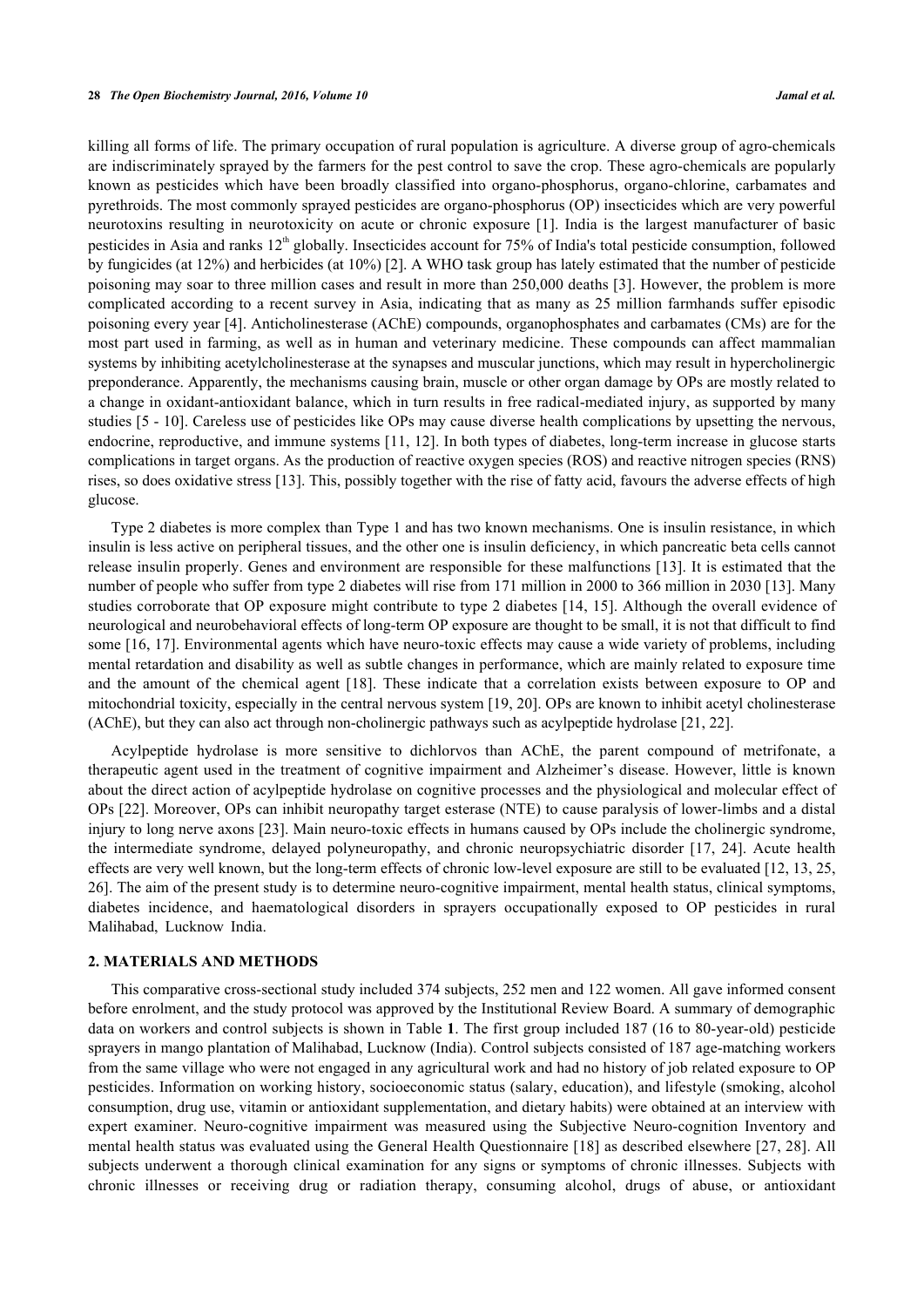supplementation or subjects exposed to toxins other than OPs at screening were excluded from the study. Blood samples were collected from the subjects throughout the spraying season on Saturday's forenoon between 7 and 8 prior to work and following parameters were measured. Blood was tested for fasting blood glucose, blood urea nitrogen, cholesterol, triglycerides, creatinine, high-density lipoprotein, aspartate aminotransferase, alanine aminotransferase, and alkaline phosphatase.

| <b>Sex</b> | <b>Sprayers</b><br>$(n=187)$ | <b>Controls</b><br>$(n=187)$ | $p$ Value* |
|------------|------------------------------|------------------------------|------------|
|            | $37.84 \pm 12.41$            | $37.05 \pm 10.69$            | 0.48       |
| Male       | 126                          | 126                          |            |
| Female     | 61                           | 61                           |            |
|            | $9.88 \pm 7.72$              |                              |            |
|            | $0.38 \pm 2.45$              | $1.37 \pm 5.3$               | 0.026      |
|            | $0.64 \pm 3.75$              | $1.07\pm4.1$                 | 0.27       |
|            |                              |                              |            |

<span id="page-2-0"></span>

|  |  |  |  | Table 1. Summary of demographic data in pesticide sprayers and control subjects. |  |  |
|--|--|--|--|----------------------------------------------------------------------------------|--|--|
|--|--|--|--|----------------------------------------------------------------------------------|--|--|

Data represent mean ±SD. \*Two-sided Student's t-test.

### **2.1. Measurement of Acetyl Cholinesterase**

Serum acetyl cholinesterase was measured using the Accucare kit method of Knedel *et al.* (1967) [[29\]](#page-6-13).

# **2.2. Measurement of SGOT (AST) and SGPT (ALT)**

Liver and kidney functions tests were measured using a fully automated biochemistry analyzer (Eurolyser) on the same day of sample collection. The transaminases SGOT (AST) and SGPT (ALT) were measured by the UV-kinetic method [[30\]](#page-6-14). The conversion of NADH to  $NAD^+$  in both transaminase reactions was measured at 340 nm, as the rate of decrease in absorbance.

#### **2.3. Measurement of Serum Alkaline Phosphatase**

Serum alkaline phosphatase was measured by the King Armstrong method using Span diagnostics kit [[31\]](#page-6-15). Phenol is released by an enzymatic hydrolysis from disodium phenyl phosphate under defined conditions of time, temperature, and pH. The phenol reacts with 4- aminoantipyrine in the presence of alkaline oxidizing agent to produce a red compound measured at 520 nm against a reagent blank. Color development is rapid and stable for at least one hour in bright light. Sodium hydroxide is added immediately after incubation to raise the pH and stop the reaction. Potassium ferricyanide is the oxidizing agent and sodium bicarbonate is added to provide an alkaline medium.

# **2.4. Measurement of Blood Urea**

Blood urea was measured by glutamate dehydrogenase method [\[32](#page-6-16)]. Blood urea is decomposed by urease to form ammonia and carbon dioxide. Ammonia combines with 2-oxoglutarate in presence of glutamate dehydrogenase and NADH to form L-glutamate and NAD<sup>+</sup>. The rate of NAD<sup>+</sup> formation was measured at 340 nm and was directly proportional to blood urea. Each molecule of urea hydrolyzed liberates two molecules of  $NAD^+$ .

#### **2.5. Measurement of Serum Creatinine, Blood Glucose and Cholesterol**

Serum creatinine was estimated by Jaffes method [\[33](#page-6-17)]. Serum creatinine in alkaline medium reacts with picrate to produce an orange color that absorbs light at 492 nm. The rate of increase in absorbance is directly proportional to the concentration of creatinine in specimen. Blood glucose was measured by employing enzymatic method [[34\]](#page-6-18).

Serum cholesterol was measured [[35\]](#page-6-19). In the former, glucose oxidase converts glucose to gluconic acid, yielding hydrogen peroxide  $(H_2O_2)$ . Cholesterol esterase hydrolyses cholesterol esters into free cholesterol and fatty acids, and cholesterol oxidase then converts the cholesterol to  $H_2O_2$  and cholest-4-en-3 one.  $H_2O_2$  in the presence of peroxidase oxidatively couples with 4-aminoantipyrine and phenol to produce a red quinoneimine dye, having an absorbance maximum at 510 nm. The intensity of the red color is proportional to the amount glucose or total cholesterol in the specimen, respectively. Hematologic parameters were measured by using a fully automated Hematology analyzer Sysmax K-4500 [\[36](#page-7-0)].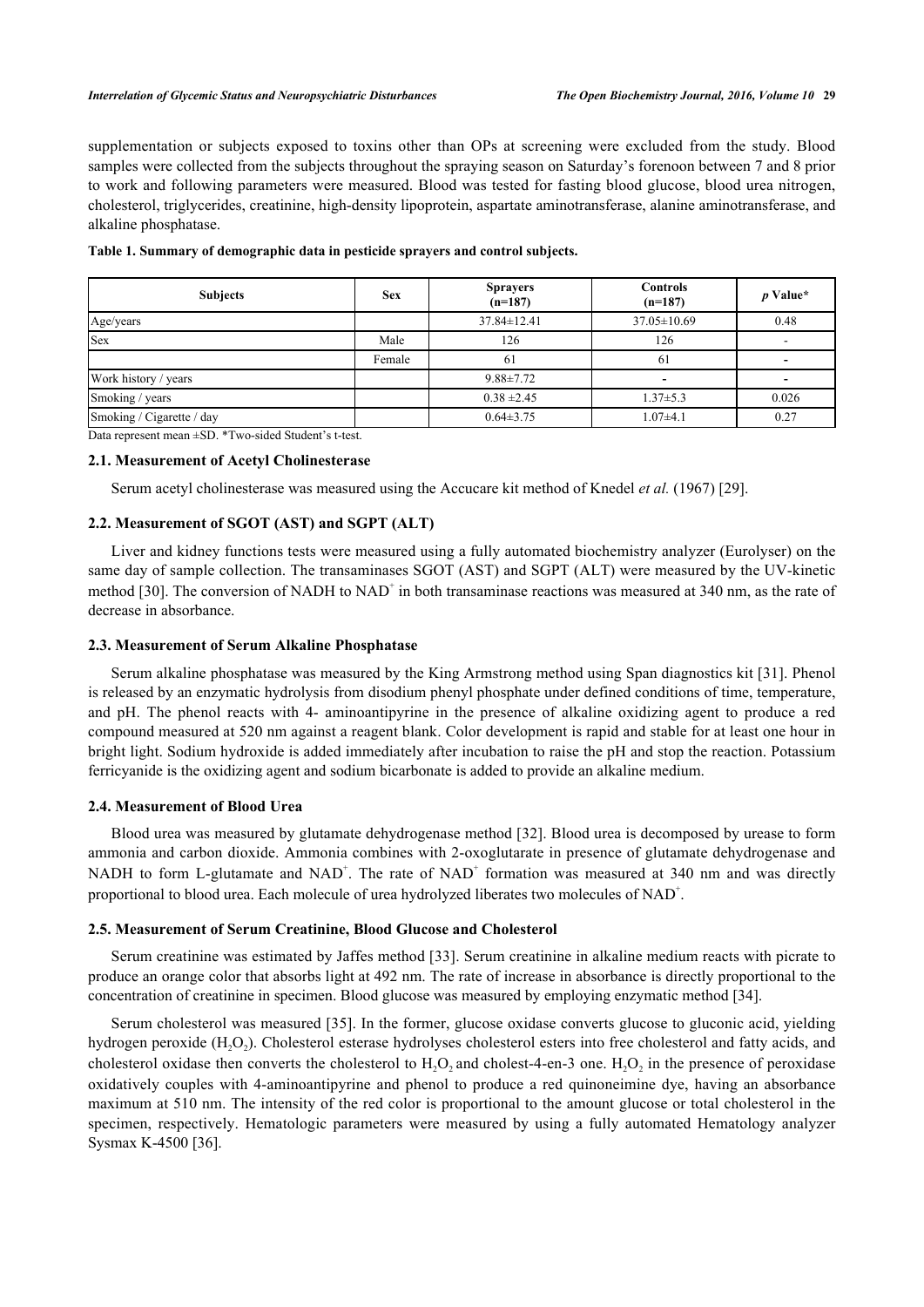#### **2.6. Identification of Neuro-cognitive Impairment**

To identify high-risk subjects for neuro-cognitive impairment, we used the Iranian version of SNI. This self-report inventory contains 76 questions about everyday memory and attention problems. Subjects had to answer each question on a five-point Likert scale from "very frequently" to "never". The questions covered selective attention (ten items), divided attention (four items), long-term memory (seven items), prospective memory (seven items), and psychomotor retardation (nine items). The GHQ-28 was also used to identify the following four symptoms in the high-risk subjects: "somatic symptoms", "anxiety and insomnia", "social dysfunction", and "severe depression".

# **3. STATISTICAL ANALYSIS**

To compare pesticide sprayers and control data, we used the two-sided forms of Mann-Whitney U and Student's ttests. The association between variables was established using Spearman's correlation coefficient. All data, except for demographic, are presented as median and quartiles or mean  $\pm$  SD. The p values lower than 0.05 were considered statistically significant. The analysis was run on Stats Direct version 2.7.9.

## **4. RESULTS**

OPs pesticide sprayers and controls did not significantly differ in age. The controls smoked for significantly longer than farmers even though the amount of cigarettes/Bidi smoked did not differ significantly (Table **[1](#page-2-0)**).

Table **[2](#page-3-0)** shows the somatic symptoms, anxiety and insomnia, social dysfunction, and severe depression in sprayers and controls. The rates of anxiety and insomnia ( $p=0.030$ ) and severe depression ( $p<0.001$ ) were significantly higher in the OPs pesticide sprayers than controls, while the rate of social dysfunction was significantly lower than in controls (*p*<0.001).

<span id="page-3-0"></span>

|  | Table 2. The status of mental health in pesticide sprayers and controls. |
|--|--------------------------------------------------------------------------|
|--|--------------------------------------------------------------------------|

| Group                     | <b>Somatic Symptoms</b> | Anxiety & insomnia    | <b>Social dysfunction</b> | Severe depression         | <b>GHO-28</b>                   |
|---------------------------|-------------------------|-----------------------|---------------------------|---------------------------|---------------------------------|
| $\lfloor$ Control (n=187) | $7(6 \text{ to } 7)$    | $7(4 \text{ to } 7)$  | $7(7 \text{ to } 7)$      | $3(0 \text{ to } 7)$      | $24(19 \text{ to } 28)$         |
| $Sprayers (n=187)$        | $7(4 \text{ to } 10)$   | $8(4 \text{ to } 11)$ | $6(4 \text{ to } 8)$      | $5.5(2 \text{ to } 9.25)$ | $26.5(16.75 \text{ to } 37.25)$ |
| $\mathbf{p}$ value        | 0.907                   | 0.030                 | 0.002                     | 0.0001                    | 0.060                           |

Data represent median and quartiles (Q1-Q3). GHQ-28: General Health Questionnaire-28. \*Two-sided Mann-Whitney U test.

Table **[3](#page-3-1)** shows that psychomotor speed (PS), selective attention (SA), divided attention (DA), verbal memory (VM), nonverbal memory (NVM), prospective memory (PM), spatial functioning (SF), and initiative/energy (I/E) were significantly lower in sprayers than controls  $(p<0.001)$ .

<span id="page-3-1"></span>

|  |  |  | Table 3. Neuro-cognitive impairment in controls and pesticide sprayers. |
|--|--|--|-------------------------------------------------------------------------|
|  |  |  |                                                                         |

|                          | <b>Controls</b><br>$(n=187)$ | <b>Sprayers</b><br>$(n=187)$ | $p$ Value* |
|--------------------------|------------------------------|------------------------------|------------|
| Psychomotor speed (PS)   | $31(29 \text{ to } 34)$      | $23(19 \text{ to } 28)$      | < 0.001    |
| Selective attention (SA) | $44(40.5 \text{ to } 47)$    | $29.5(24 \text{ to } 35)$    | < 0.001    |
| Divided attention (DA)   | 18(17 to 19)                 | 14(10.25 to 17.75)           | < 0.001    |
| Verbal memory (VM)       | 35(32 to 38.5)               | 26.5(20.25 to 32)            | < 0.001    |
| Nonverbal memory (NVM)   | $18(16 \text{ to } 20)$      | $14.5(11 \text{ to } 16)$    | < 0.001    |
| Prospective memory (PM)  | $31(29 \text{ to } 34)$      | 23(20 to 28)                 | < 0.001    |
| Spatial functioning (SF) | $18(16 \text{ to } 20)$      | $14(11 \text{ to } 17)$      | < 0.001    |
| Initiative/energy (I/E)  | 48(45 to 51)                 | 35(28.25 to 43)              | < 0.001    |
| Total                    | 333(309 to 353)              | 244.5(211.25 to 286.5)       | < 0.001    |

Data represent the median and quartiles (Q1-Q3). \*Two-sided Mann-Whitney U test.

Table4 shows haematological parameters in the two groups. Median FBG  $(p<0.001)$ , BUN  $(p=0.014)$ , CL  $(p<0.001)$ , and oral GTT ( $p<0.001$ ) were significantly higher in pesticide sprayers than controls, whereas AST  $(p<0.001)$ , ALP  $(p<0.001)$ , and creatinine  $(p=0.008)$  were significantly lower than in controls.

There was a positive correlation between the number of working years on one side and eczema ( $r2=0.403$ ,  $p<0.001$ ), saliva secretion (r2=0.307, *p*<0.001), fatigue (r2=0.433, *p*<0.001), headache (r2=0.472, *p*<0.001), sweating (r2=0.343, *p*<0.001), abdominal pain (r2=0.235, *p*<0.001), nausea (r2=0.265, *p*<0.001), superior distal muscle weakness (r2=0.215, *p*<0.001), inferior distal muscle weakness (r2=0.196, *p*<0.001), inferior proximal muscle weakness (r2=0.166,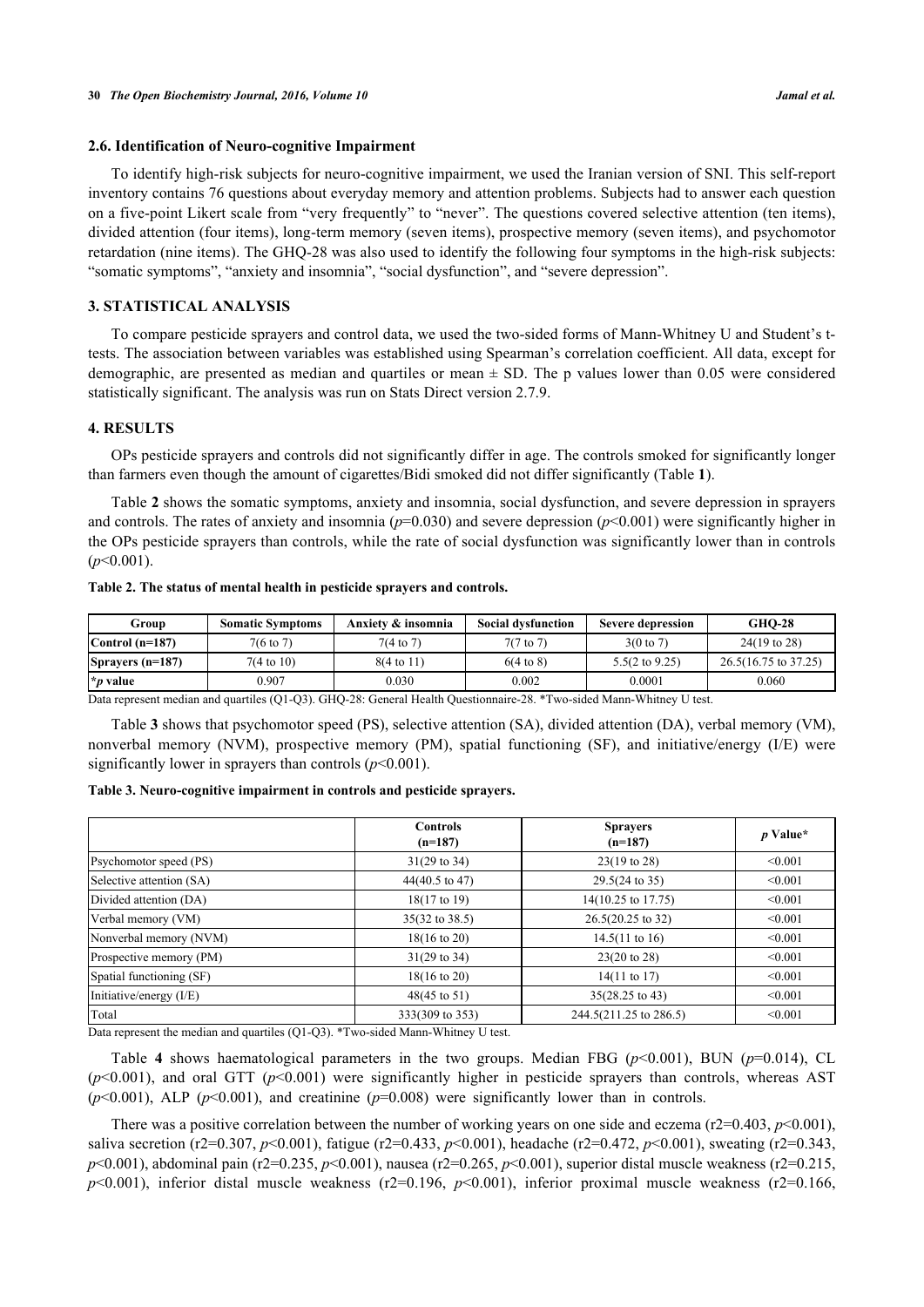*p*<0.004), breath muscle weakness (r2=0.138, *p*<0.017), hand tingling (r2=0.438, *p*<0.001), foot tingling (r2=0.435, *p*<0.001), epiphoria (r2=0.279, *p*<0.001), polyuria (r2=0.210, *p*<0.001), miosis (r2=0.202, *p*<0.001), dyspnoea (r2=0.345, *p*<0.001), bradycardia (r2=0.191, *p*<0.001), and nasal flowing (r2=0.311, *p*<0.001) on the other. The interviews clearly showed that only 2.67 % of the pesticide sprayers used proper protection at work such as masks.

<span id="page-4-0"></span>**Table 4. Haematological parameters in pesticide sprayers and controls.**

|                      | <b>Controls</b><br>$(n=187)$           | <b>Sprayers</b><br>$(n=187)$        | p Value* |
|----------------------|----------------------------------------|-------------------------------------|----------|
| $FBG$ (mg/dL-1)      | 78.31<br>$(62 \text{ to } 84)$         | 84.90<br>$(76.25 \text{ to } 94)$   | 0.001    |
| $BUN (mg/dL-1)$      | 28.99<br>(23 to 34)                    | 31.02<br>(23 to 38)                 | 0.014    |
| Creatinine (mg/dL-1) | 0.87<br>$(0.8 \text{ to } 0.9)$        | 0.83<br>$(0.7 \text{ to } 0.9)$     | 0.008    |
| $CL$ (mg/dL-1)       | 160.61<br>$(143 \text{ to } 180.75)$   | 174.5<br>(151 to 194.5)             | 0.001    |
| $TG$ (mg/dL-1)       | 138.73<br>$(79.25 \text{ to } 170.75)$ | 123.59<br>$(79 \text{ to } 157.75)$ | 0.77     |
| $HDL$ (mg/dL-1)      | 47.42<br>$(40 \text{ to } 54)$         | 44.85<br>$(40 \text{ to } 50)$      | 0.051    |
| $AST (IU/L-1)$       | 31.31<br>$(25 \text{ to } 34.75)$      | 24.52<br>$(18 \text{ to } 29)$      | 0.001    |
| $ALT (IU/L-1)$       | 20.82<br>$(15 \text{ to } 25)$         | 20.19<br>$(12 \text{ to } 24)$      | 0.108    |
| $ALP (IU/L-1)$       | 113.74<br>$(92 \text{ to } 131)$       | 93.14<br>$(73.25 \text{ to } 109)$  | 0.001    |
| Oral GTT $(mg/dL-1)$ | 68.43<br>$(70 \text{ to } 100)$        | 86.27<br>(79 to 95)                 | 0.001    |

Data represent median and quartiles (Q1-Q3). \*Two-sided Mann-Whitney U test FBG- fasting blood glucose, BUN- blood urea nitrogen, CLcholesterol, TG- triglycerides, HDL- high-density lipoprotein, AST- aspartate aminotransferase, ALT- alanine, aminotransferase, ALP- alkaline phosphatase, GTT- glucose tolerance test.

#### **5. DISCUSSION**

As compared to controls, pesticide sprayers in this study have shown significantly higher neuro-cognitive impairment, psychological distress, and FBG, BUN, CL, and oral GTT levels and significantly lower AST, ALP, and creatinine. These findings suggest that exposure to OPs resulted in a sort of toxicity in the OP pesticide sprayers, especially as there is a positive correlation between years of work and clinical symptoms. Interviews with the sprayers have shown that they did not use proper protection like masks, gloves, long boots, head cover, or face cover, and that they did not shower regularly, even though showers were available. The only safety they used was a kind of cloth mask. Our findings support a significant positive correlation between working history and clinical symptoms in pesticide sprayers found by Singh *et al.* [\[37](#page-7-1)] in organ systems such as the respiratory, ocular, gastrointestinal, and skin. Sprayers also complained of pesticide poisoning symptoms. They showed a marked rise in neuro-cognitive impairment and psychological distress reported an association between low-level pesticide exposure and deficits in neurobehavioral performance. The exposure to low pesticide levels over many years in agriculture is associated with neurological impairment parameters such as selective attention, symbol and digit, and reaction time [\[38](#page-7-2), [39\]](#page-7-3). Moreover, Singh *et al.* [\[37](#page-7-1)] claim to provide powerful evidence of the causal relationship between OP exposure and neuropsychiatric disorders, including mood destabilization and cognitive impairment. In fact, many studies report higher incidence of neuropsychological disorders in OP exposed workers[[40,](#page-7-4) [41](#page-7-5)] through oxidative stress and consequent apoptotic neuronal cell death [\[3\]](#page-5-2). OPs also induce neuro-cognitive disorders by inhibiting the activity of NTE acylpeptide hydrolase [[22](#page-6-6), [23](#page-6-7)]. Our finding of increased FBG is in agreement with an earlier study in sprayers chronically exposed to OPs [\[42\]](#page-7-6). Alonso Magdalena *et al.* [[43](#page-7-7)] reported that small doses of bisphenol-A affected glucose metabolism in rodents which suggests that a change in glucose homeostasis may cause type 2 diabetes. This imbalance might also be caused by low-dose OP exposure through endocrine disorder [\[37\]](#page-7-1). Various OPs can contribute to the development of obesity, dyslipidaemia, and insulin resistance - common precursors of type 2 diabetes and cardiovascular diseases [[44](#page-7-8) - [47\]](#page-7-9). Recently, Pakzad *et al.* [\[48\]](#page-7-10) and Lee *et al.* [[49](#page-7-11)] reported that diazinon disturbs glucose homeostasis in adipose tissues through oxidative stress. All these findings make a point that OPs put glucose out of balance; they may induce diabetes by stimulating hepatic gluconeogenesis and glycogenolysis or disruption of insulin effects in peripheral organs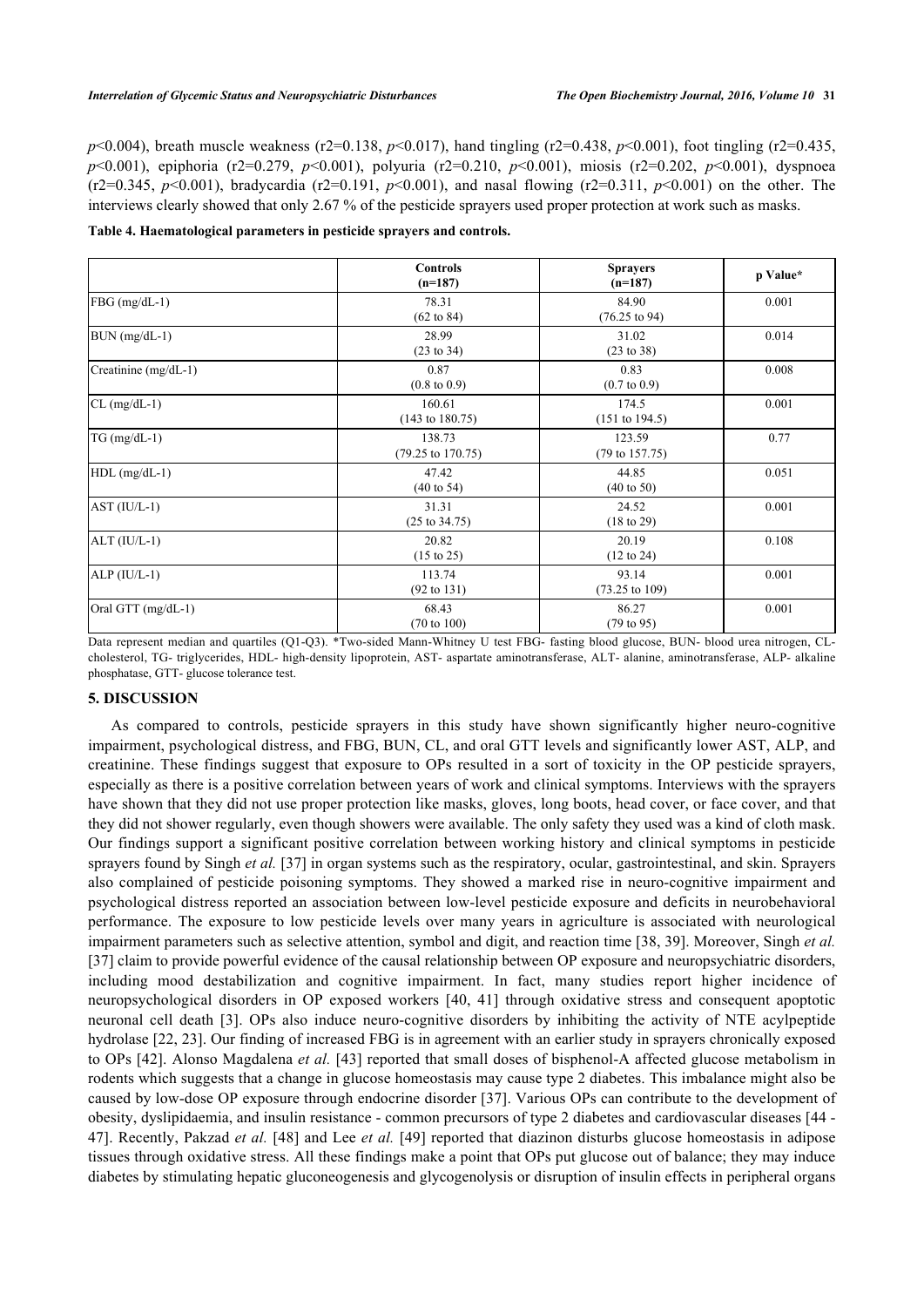[\[9](#page-5-11)]. The present study has confirmed that pesticide sprayers are prone to neuropsychological disorders and diabetes caused by OP exposure. Future studies should be investigating the effects of natural antioxidants in OP-exposed sprayers in the hope that they can lessen OP toxicity. The toxic effect of pesticides on the occupational sprayer is a serious issue and precautionary measures must be taken to ameliorate their health status. The regulatory and monitoring system must be strict and effective to meet the challenge of indiscriminate use of lethal pesticides.

## **CONFLICT OF INTEREST**

The authors confirm that this article content has no conflicts of interest.

#### **ACKNOWLEDGEMENTS**

The authors thank the facilities provided by IITR, Lucknow and Dr. Ram Manohar Lohia Avadh University, Faizabad to carry out this investigation.

#### **REFERENCES**

- <span id="page-5-0"></span>[1] Quazi, S.H.; Jamal, F.; Rastogi, S.K. Effect of organo-phosphorus on biochemical parameters on agricultural workers. *Asian J. Biochem.,* **2012**, *7*(1), 37-45. [\[http://dx.doi.org/10.3923/ajb.2012.37.45\]](http://dx.doi.org/10.3923/ajb.2012.37.45)
- <span id="page-5-1"></span>[2] Indira, D.P.; Bellamy, R.; Sunder, P.S. Facing hazards at work-Agricultural workers and pesticide exposure in Kuttanad. Kerala. *SANDEE,* **2007**, *19*(7), 1-4.
- <span id="page-5-2"></span>[3] W. H. O. Preventing Intentional and Unintentional Deaths from Pesticide Poisoning. The Impact of pesticides on Health, 2004 [Accessed on: 5 Feb 2015]; Available at: [http://www.who.int/mental\\_health/prevention/suicide/en/PesticidesHealth2.pdf](http://www.who.int/mental_health/prevention/suicide/en/PesticidesHealth2.pdf)
- <span id="page-5-3"></span>[4] Jeyaratnam, J. Acute pesticide poisoning: a major global health problem. *World Health Stat. Q.,* **1990**, *43*(3), 139-144. [PMID: [2238694\]](http://www.ncbi.nlm.nih.gov/pubmed/2238694)
- <span id="page-5-4"></span>[5] Abdollahi, M.; Ranjbar, A.; Shadnia, S.; Nikfar, S.; Rezaie, A. Pesticides and oxidative stress: a review. *Med. Sci. Monit.,* **2004**, *10*(6), RA141-RA147. [PMID: [15173684\]](http://www.ncbi.nlm.nih.gov/pubmed/15173684)
- [6] Jamshidi, H.R.; Ghahremani, M.R.; Ostad, S.N.; Sharifzadeh, M.; Dehpour, A.R.; Abdollahi, M. Effects of diazinon on the activity and gene expression of mitochondrial glutamate dehydrogenase from rat pancreatic Langerhans islets. *Pestic. Biochem. Physiol.,* **2009**, *93*(1), 23-27. [\[http://dx.doi.org/10.1016/j.pestbp.2008.09.002\]](http://dx.doi.org/10.1016/j.pestbp.2008.09.002)
- [7] Shadnia, S.; Dasgar, M.; Taghikhani, S.; Mohammadirad, A.; Khorasani, R.; Abdollahi, M. Protective effects of alphatocopherol and n-acetylcysteine on diazinon-induced oxidative stress and acetylcholinesterase inhibition in rats. *Toxicol. Mech. Methods,* **2007**, *17*(2), 109-115. [\[http://dx.doi.org/10.1080/15376510600860318\]](http://dx.doi.org/10.1080/15376510600860318) [PMID: [20020979](http://www.ncbi.nlm.nih.gov/pubmed/20020979)]
- [8] Rahimi, R.; Nikfar, S.; Abdollahi, M. Increased morbidity and mortality in acute human organophosphate-poisoned patients treated by oximes: a meta-analysis of clinical trials. *Hum. Exp. Toxicol.,* **2006**, *25*(3), 157-162. [\[http://dx.doi.org/10.1191/0960327106ht602oa\]](http://dx.doi.org/10.1191/0960327106ht602oa) [PMID: [16634335](http://www.ncbi.nlm.nih.gov/pubmed/16634335)]
- <span id="page-5-11"></span>[9] Mohammadi, H.; Karimi, G.; Shafiee, H.; Nikfar, S.; Baeeri, M.; Sabzevari, O.; Abdollahi, M.; Sabzevari, O.; Abdollahi, M. Benefit of nanocarrier of magnetic magnesium in rat malathion-induced toxicity and cardiac failure using non-invasive monitoring of electrocardiogram and blood pressure. *Toxicol. Ind. Health,* **2011**, *27*(5), 417-429. [\[http://dx.doi.org/10.1177/0748233710387634\]](http://dx.doi.org/10.1177/0748233710387634) [PMID: [21310777](http://www.ncbi.nlm.nih.gov/pubmed/21310777)]
- <span id="page-5-5"></span>[10] Saadi, H.S.; Abdollahi, M. The importance of pesticides effects on human reproduction in farmers. *Int. J. Pharmacol.,* **2012**, *8*(46), 7-9.
- <span id="page-5-6"></span>[11] Pournourmohammadi, S.; Ostad, S.N.; Azizi, E.; Ghahremani, M.H.; Farzami, B.; Minaie, B.; Larijani, B.; Abdollahi, M. Induction of insulin resistance by malathion: Evidence for disrupted islets cells metabolism and mitochondrial dysfunction. *Pestic. Biochem. Physiol.,* **2007**, *88*(3), 346-352.

[\[http://dx.doi.org/10.1016/j.pestbp.2007.02.001\]](http://dx.doi.org/10.1016/j.pestbp.2007.02.001)

- <span id="page-5-7"></span>[12] Soltaninejad, K.; Abdollahi, M. Current opinion on the science of organophosphate pesticides and toxic stress: a systematic review. *Med. Sci. Monit.,* **2009**, *15*(3), RA75-RA90. [PMID: [19247260\]](http://www.ncbi.nlm.nih.gov/pubmed/19247260)
- <span id="page-5-8"></span>[13] Mostafalou, S.; Eghbal, M.A.; Nili-Ahmadabadi, A.; Baeeri, M.; Abdollahi, M. Biochemical evidence on the potential role of organophosphates in hepatic glucose metabolism toward insulin resistance through inflammatory signaling and free radical pathways. *Toxicol. Ind. Health,* **2012**, *28*(9), 840-851. [\[http://dx.doi.org/10.1177/0748233711425073\]](http://dx.doi.org/10.1177/0748233711425073) [PMID: [22082825](http://www.ncbi.nlm.nih.gov/pubmed/22082825)]
- <span id="page-5-9"></span>[14] Rahimi, R.; Nikfar, S.; Larijani, B.; Abdollahi, M. A review on the role of antioxidants in the management of diabetes and its complications. *Biomed. Pharmacother.,* **2005**, *59*(7), 365-373. [\[http://dx.doi.org/10.1016/j.biopha.2005.07.002\]](http://dx.doi.org/10.1016/j.biopha.2005.07.002) [PMID: [16081237](http://www.ncbi.nlm.nih.gov/pubmed/16081237)]
- <span id="page-5-10"></span>[15] Panahi, P.; Vosough-Ghanbari, S.; Pournourmohammadi, S.; Ostad, S.N.; Nikfar, S.; Minaie, B.; Abdollahi, M. Stimulatory effects of malathion on the key enzymes activities of insulin secretion in langerhans islets, glutamate dehydrogenase and glucokinase. *Toxicol. Mech.*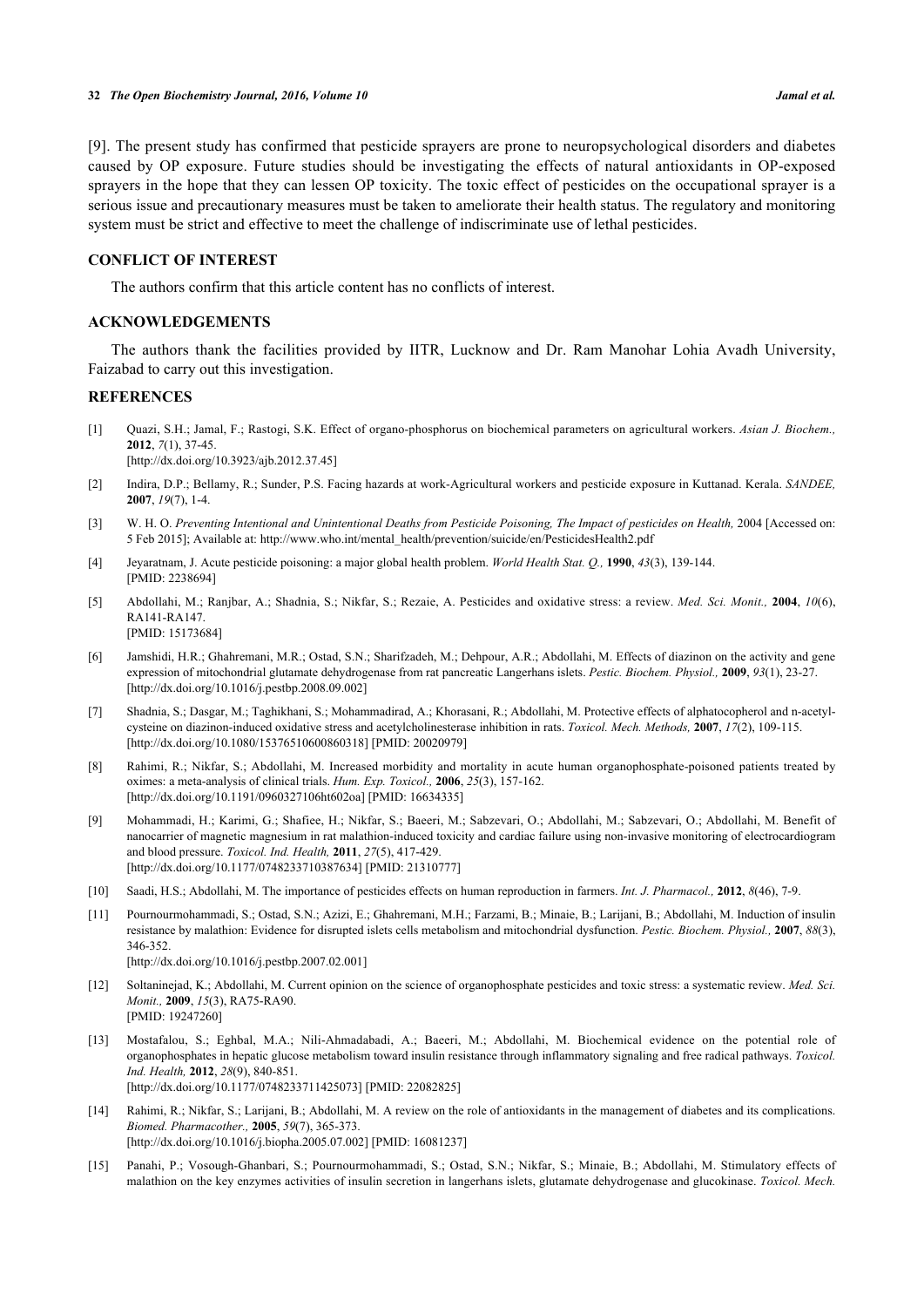*Methods,* **2006**, *16*(4), 161-167. [\[http://dx.doi.org/10.1080/15376520500191623\]](http://dx.doi.org/10.1080/15376520500191623) [PMID: [20021041](http://www.ncbi.nlm.nih.gov/pubmed/20021041)]

- <span id="page-6-0"></span>[16] Amirkabirian, N.; Teimouri, F.; Esmaily, H.; Mohammadirad, A.; Aliahmadi, A.; Abdollahi, M. Protection by pentoxifylline of diazinoninduced toxic stress in rat liver and muscle. *Toxicol. Mech. Methods,* **2007**, *17*(4), 215-221. [\[http://dx.doi.org/10.1080/15376510600943783\]](http://dx.doi.org/10.1080/15376510600943783) [PMID: [20020971](http://www.ncbi.nlm.nih.gov/pubmed/20020971)]
- <span id="page-6-1"></span>[17] Vosough-Ghanbari, S.; Sayyar, P.; Pournourmohammadi, S.; Aliahmadi, A.; Ostad, S.N.; Abdollahi, M. Stimulation of insulin and glucagon synthesis in rat Langerhans islets by malathion *in vitro*: Evidence for mitochondrial interaction and involvement of subcellular noncholinergic mechanisms. *Pestic. Biochem. Physiol.,* **2007**, *89*(2), 130-136. [\[http://dx.doi.org/10.1016/j.pestbp.2007.05.001\]](http://dx.doi.org/10.1016/j.pestbp.2007.05.001)
- <span id="page-6-2"></span>[18] Pourkhalili, N.; Pournourmohammadi, S.; Rahimi, F. VosoughGhanbari, S.; Baeeri, M.; Ostad, S.N.; Abdollahi, M. Comparative effects of calcium channel blockers, autonomic nervous system blockers, and free radical scavengers on diazinon-induced hyposecretion of insulin from isolated islets of Langerhans in rats. *Arch. Indust. Hyg. Toxicol.,* **2009**, *60*(2), 57-64.
- <span id="page-6-3"></span>[19] Bayrami, M.; Hashemi, T.; Malekirad, A.A.; Ashayeri, H.; Faraji, F.; Abdollahi, M. Electroencephalogram, cognitive state, psychological disorders, clinical symptom, and oxidative stress in horticulture farmers exposed to organophosphate pesticides. *Toxicol. Ind. Health,* **2012**, *28*(1), 90-96.

[\[http://dx.doi.org/10.1177/0748233711407243\]](http://dx.doi.org/10.1177/0748233711407243) [PMID: [21632574](http://www.ncbi.nlm.nih.gov/pubmed/21632574)]

- <span id="page-6-4"></span>[20] Abdollahi, M.; Karami-Mohajeri, S. A comprehensive review on experimental and clinical findings in intermediate syndrome caused by organophosphate poisoning. *Toxicol. Appl. Pharmacol.,* **2012**, *258*(3), 309-314. [\[http://dx.doi.org/10.1016/j.taap.2011.11.014](http://dx.doi.org/10.1016/j.taap.2011.11.014)] [PMID: [22177963\]](http://www.ncbi.nlm.nih.gov/pubmed/22177963)
- <span id="page-6-5"></span>[21] Ranjbar, A.; Ghahremani, M.H.; Sharifzadeh, M.; Golestani, A.; Ghazi-Khansari, M.; Baeeri, M.; Abdollahi, M. Protection by pentoxifylline of malathion-induced toxic stress and mitochondrial damage in rat brain. *Hum. Exp. Toxicol.,* **2010**, *29*(10), 851-864. [\[http://dx.doi.org/10.1177/0960327110363836\]](http://dx.doi.org/10.1177/0960327110363836) [PMID: [20194575](http://www.ncbi.nlm.nih.gov/pubmed/20194575)]
- <span id="page-6-6"></span>[22] Rezvanfar, M.A.; Rezvanfar, M.A.; Ranjbar, A.; Baeeri, M.; Mohammadirad, A.; Abdollahi, M. Biochemical evidence on positive effects of rolipram a phosphodiesterase-4 inhibitor in malathion induced toxic stress in rat blood and brain mitochondria. *Pestic. Biochem. Physiol.,* **2010**, *98*, 135-143. [\[http://dx.doi.org/10.1016/j.pestbp.2010.06.001\]](http://dx.doi.org/10.1016/j.pestbp.2010.06.001)
- <span id="page-6-7"></span>[23] Karami-Mohajeri, S.; Abdollahi, M. Toxic influence of organophosphate, carbamate, and organochlorine pesticides on cellular metabolism of lipids, proteins, and carbohydrates: a systematic review. *Hum. Exp. Toxicol.,* **2011**, *30*(9), 1119-1140. [\[http://dx.doi.org/10.1177/0960327110388959\]](http://dx.doi.org/10.1177/0960327110388959) [PMID: [21071550](http://www.ncbi.nlm.nih.gov/pubmed/21071550)]
- <span id="page-6-8"></span>[24] Abdollahi, M.; Donyavi, M.; Pournourmohammadi, S.; Saadat, M. Hyperglycemia associated with increased hepatic glycogen phosphorylase and phosphoenolpyruvate carboxykinase in rats following subchronic exposure to malathion. *Comp. Biochem. Physiol. Toxicol. Pharmacol. Part C,* **2004**, *137*, 343-347.
- <span id="page-6-9"></span>[25] Rahimi, R.; Abdollahi, M. A review on the mechanisms involved in hyperglycemia induced by organophosphorus pesticides. *Pestic. Biochem. Physiol.,* **2007**, *88*, 115-121. [\[http://dx.doi.org/10.1016/j.pestbp.2006.10.003\]](http://dx.doi.org/10.1016/j.pestbp.2006.10.003)
- <span id="page-6-10"></span>[26] Shafiee, H.; Mohammadi, H.; Rezayat, S.M.; Hosseini, A.; Baeeri, M.; Hassani, S.; Mohammadirad, A.; Bayrami, Z.; Abdollahi, M. Prevention of malathion-induced depletion of cardiac cells mitochondrial energy and free radical damage by a magnetic magnesium-carrying nanoparticle. *Toxicol. Mech. Methods,* **2010**, *20*(9), 538-543. [\[http://dx.doi.org/10.3109/15376516.2010.518173\]](http://dx.doi.org/10.3109/15376516.2010.518173) [PMID: [20919798](http://www.ncbi.nlm.nih.gov/pubmed/20919798)]
- <span id="page-6-11"></span>[27] Pancetti, F.; Olmos, C.; Dagnino-Subiabre, A.; Rozas, C.; Morales, B. Noncholinesterase effects induced by organophosphate pesticides and their relationship to cognitive processes: implication for the action of acylpeptide hydrolase. *J. Toxicol. Environ. Health B Crit. Rev.,* **2007**, *10*(8), 623-630. [\[http://dx.doi.org/10.1080/10937400701436445\]](http://dx.doi.org/10.1080/10937400701436445) [PMID: [18049927](http://www.ncbi.nlm.nih.gov/pubmed/18049927)]
- <span id="page-6-12"></span>[28] Jokanović, M.; Kosanović, M. Neurotoxic effects in patients poisoned with organophosphorus pesticides. *Environ. Toxicol. Pharmacol.,* **2010**, *29*(3), 195-201. [\[http://dx.doi.org/10.1016/j.etap.2010.01.006](http://dx.doi.org/10.1016/j.etap.2010.01.006)] [PMID: [21787602\]](http://www.ncbi.nlm.nih.gov/pubmed/21787602)
- <span id="page-6-13"></span>[29] Knedel, B.; Boettger, R.; Klin, W. Arbeitsgruppe enzyme der Deutschon Gesellschall fur. *Klinische Chemie,* **1967**, *20*, 123-124.
- <span id="page-6-14"></span>[30] Recommended methods for the determination of four enzymes in blood. *Scand. J. Clin. Lab. Invest.,* **1974**, *33*(4), 291-306. [\[http://dx.doi.org/10.3109/00365517409082499\]](http://dx.doi.org/10.3109/00365517409082499) [PMID: [4369123](http://www.ncbi.nlm.nih.gov/pubmed/4369123)]
- <span id="page-6-15"></span>[31] Varley, H. *Practical Clinical Biochemistry*,  $4^{\text{th}}$  ed; William Heinemann Medical Books: Ammanford, United Kingdom, 1975, p. 453.
- <span id="page-6-16"></span>[32] Kassirer, J.P. Clinical evaluation of kidney function-glomerular function. *N. Engl. J. Med.,* **1971**, *285*(7), 385-389. [\[http://dx.doi.org/10.1056/NEJM197108122850706\]](http://dx.doi.org/10.1056/NEJM197108122850706) [PMID: [4933769](http://www.ncbi.nlm.nih.gov/pubmed/4933769)]
- <span id="page-6-17"></span>[33] Larsen, K. Creatinine assay by a reaction-kinetic principle. *Clin. Chim. Acta,* **1972**, *41*, 209-217. [\[http://dx.doi.org/10.1016/0009-8981\(72\)90513-X](http://dx.doi.org/10.1016/0009-8981(72)90513-X)] [PMID: [4645233\]](http://www.ncbi.nlm.nih.gov/pubmed/4645233)
- <span id="page-6-18"></span>[34] Young, D.S.; Pestaner, L.C.; Gibberman, V. Effects of drugs on clinical laboratory tests. *Clin. Chem.,* **1975**, *21*(5), 1D-432D. [PMID: [1091375\]](http://www.ncbi.nlm.nih.gov/pubmed/1091375)
- <span id="page-6-19"></span>[35] Allain, C.C.; Poon, L.S.; Chan, C.S.; Richmond, W.; Fu, P.C. Enzymatic determination of total serum cholesterol. *Clin. Chem.,* **1974**, *20*(4),